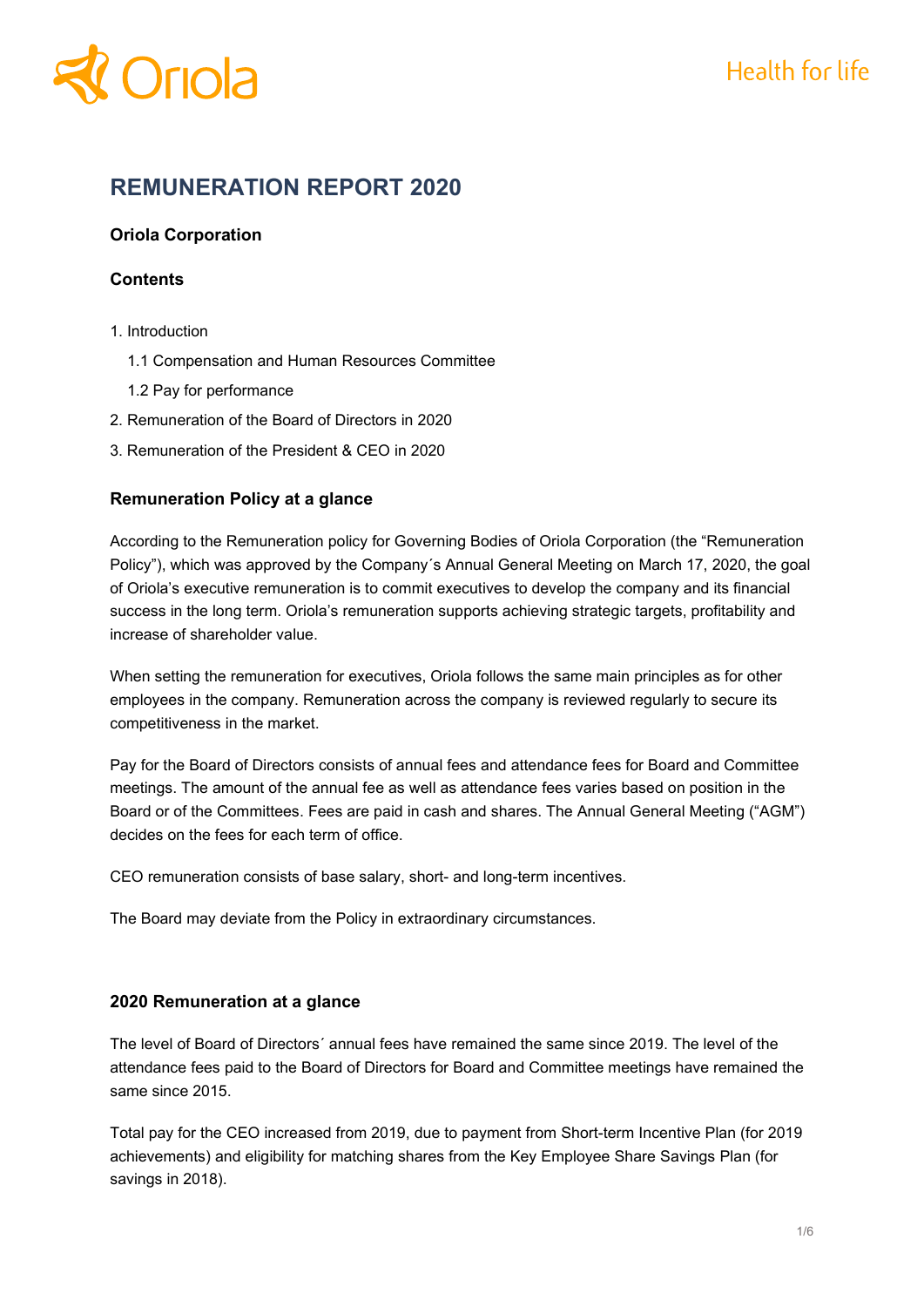

## 1. Introduction

#### **1.1. Compensation and Human Resources Committee**

The Remuneration Report describes the remuneration for our Governing Bodies as required by the Finnish Securities Market Act, the Finnish Limited Liability Companies Act and the Finnish Corporate Governance Code 2020 (the "Governance Code") issued by the Securities Markets Association. The report presents information on the remuneration of the President and CEO (the "CEO") and the Board of Directors (the "Board") during the financial year 2020. It also presents the development of average employee remuneration and company performance over the past five financial years in comparison to CEO and Board remuneration. For further information on company, Board and executive remuneration, please see our website for our Remuneration Policy for Governing Bodies that was approved at the 2020 AGM and other remuneration related information.

It has been a busy year for the Compensation and Human Resources Committee, there has been in total 14 meetings during the year 2020.

| <b>Name</b>            | <b>Attendance at</b><br><b>Committee Meetings</b> |
|------------------------|---------------------------------------------------|
| Panu Routila           | 9/10                                              |
| Juko-Juho Hakala 14/14 |                                                   |
| Mariette               | 11/14                                             |
| Kristenson             |                                                   |
| Eva Nilsson            | 14/14                                             |
| Bågenholm              |                                                   |
| (Chairman)             |                                                   |

During the financial year 2020, we have complied with and executed the Remuneration Policy for Governing Bodies of Oriola Corporation, as approved by the Annual General Meeting 2020.



#### *Compensation and Human Resources Committee calendar 2020*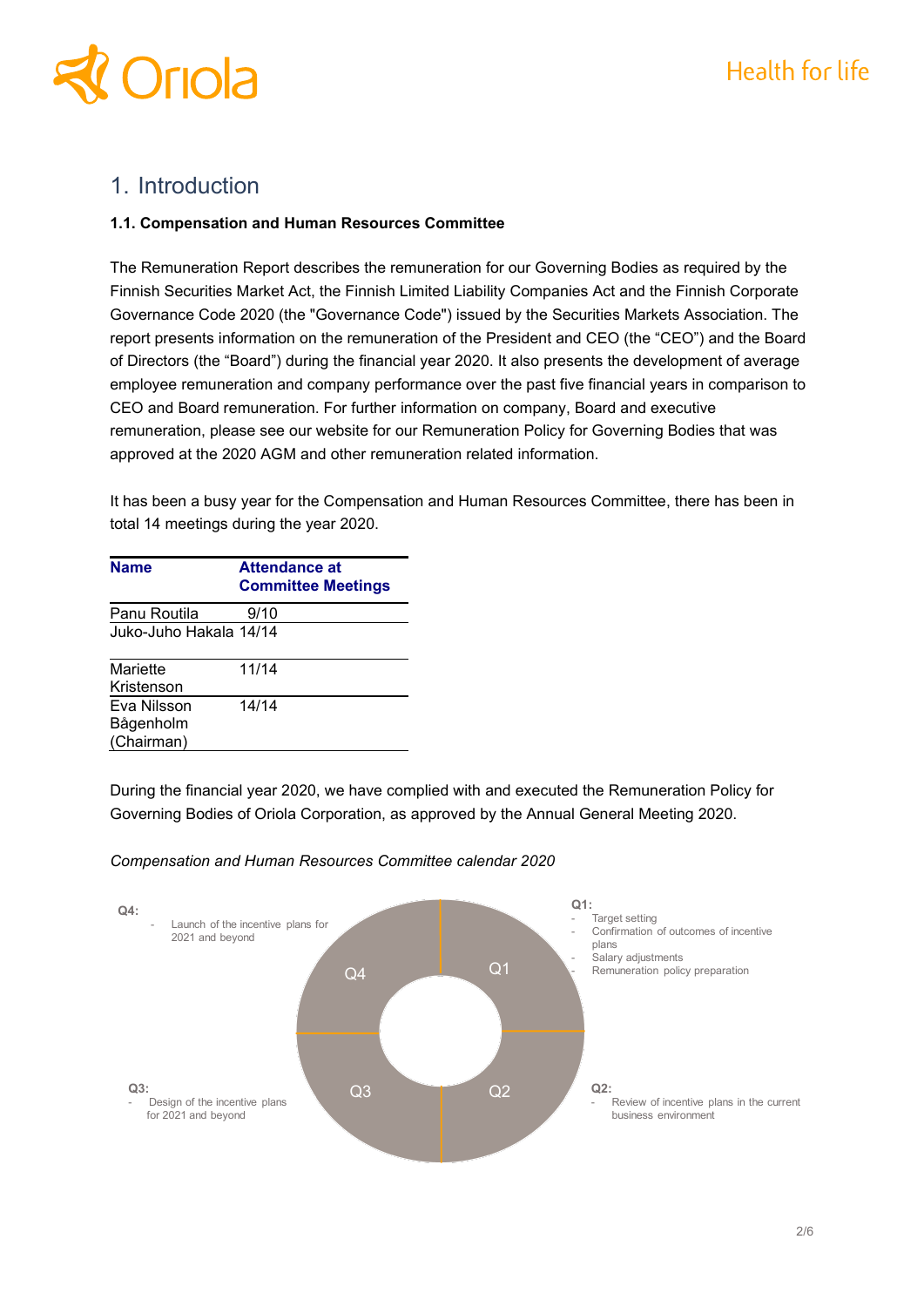Looking forward to 2021, we will continue to follow our principle that Oriola's remuneration supports achieving strategic targets, profitability and increase of shareholder value. The performance measures we use to evaluate our long-term financial success will continue to align the interests of our employees and executives with those of our shareholders.

### **1.2 Pay for performance**

The following section presents a comparison between remuneration of the CEO and the Board, the average employee remuneration and company performance for the financial years 2016 to 2020. During these years Oriola has faced tough years due to the difficulties in ERP implementation in Finland and Enköping distribution center automation ramp-up, challenging development in the Swedish pharmacy market as well as negative impacts of the COVID-19 pandemic on Oriola's operating environment and result in 2020. These factors have had a negative impact on incentive payouts.

In our STI we have consistently rewarded participants based on the achievement of pre-determined target levels of Adjusted Earnings Before Interest and Taxes ("EBIT"), Cash Flow ("CF") and selected strategic targets. Conversely, rewards under the LTI are awarded based on Total Shareholder Return ("TSR") and Earnings per Share ("EPS"). These are the performance indicators that the Board closely follows to assess whether our strategy has been successfully implemented and the Compensation and Human Resources Committee believes it is appropriate to reward employees in the Company for attaining targets linked to these performance measures.

As Board members do not participate in any incentive schemes, Board remuneration has remained stable. During the last five years, remuneration for the CEO has been aligned with performance and this also applies to the employees of the Company. See the table for specific values.

|                                      | 2016  | 2017    | 2018   | 2019  | 2020  |
|--------------------------------------|-------|---------|--------|-------|-------|
| CEO Pay, teur <sup>1)</sup>          |       |         | 541.6  | 690.8 | 777.0 |
| Previous CEO Pay, teur <sup>2)</sup> | 658.9 | 1,212.3 |        |       |       |
| Employee Pay, teur 3)                | 41.0  | 46.3    | 47.0   | 45.5  | 46.5  |
| <b>Total Board Pay, teur</b>         | 295.9 | 291.7   | 256.2  | 321.5 | 376.5 |
| 1-year TSR <sup>4)</sup>             | 2%    | $-28%$  | $-21%$ | $-5%$ | $-6%$ |
| <b>Adjusted EBIT%</b>                | 3.7%  | 2.6%    | 2.2%   | 1.2%  | 1.2%  |
| <b>Adjusted EBIT, EUR</b><br>million | 58.7  | 39.0    | 34.4   | 20.5  | 21.0  |

| Five-year development of remuneration and Company performance |  |  |  |
|---------------------------------------------------------------|--|--|--|
|---------------------------------------------------------------|--|--|--|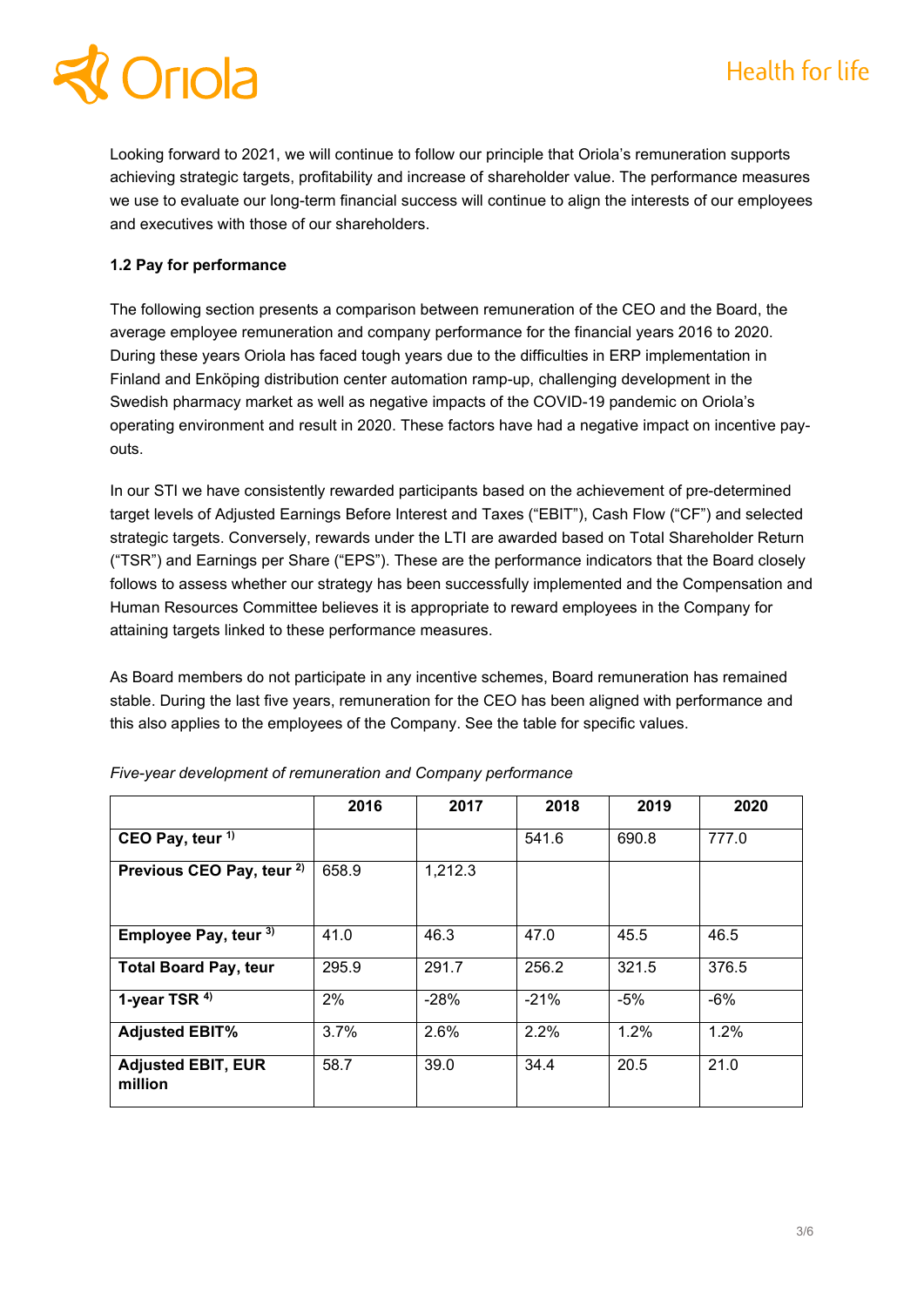# Oriol

<sup>1)</sup> In 2018 not full year salary and in 2018 no STI or LTI payments. CEO replaced his predecessor and commenced his term of office on 12 February 2018. CEO pay includes all payments made to the CEO for the financial year. Note, CEO has changed Feb 1, 2021.

<sup>2)</sup> Previous CEO's pay for 2017 includes 6 months' notice period pay and unused vacation compensation in Dec 2017.

<sup>3)</sup> Employee remuneration is employee total average pay for employees working in Finland. Total pay includes all earned salaries, benefits and bonuses

<sup>4)</sup> Based on a 2-month closing average prior to the end of the financial year. Dividends treated as reinvested on payment.

## 2. Remuneration of the Board of Directors in 2020

As stated in the Remuneration Policy for Governing Bodies approved at the Annual General Meeting 2020, Board remuneration consists of annual fees for Board membership, where such annual fee varies depending on the position in the Board and Committees. Fees are paid in cash and shares. Members of the Board receive attendance fees for attended meetings of the Board or Committee meetings. The Board of Directors are not employees of Oriola Corporation and do not participate in any Oriola Corporation Incentive scheme or pension arrangement.

The 2020 Annual General Meeting approved the following annual fees to be paid to members of the Board of Directors.

- Chairman of the Board: 60,000  $\epsilon$
- Vice Chairman of the Board 36,000 €
- Chairman of the Audit Committee: 36,000 €
- Member of the Board:  $30,000 \in$

Of the annual fee, 60 per cent was paid in cash and 40 per cent was used to acquire Oriola Corporation's class B shares for the Board members The Chairman of the Board of Directors receives an attendance fee of EUR 1,000 per meeting and the other members EUR 500 per meeting. Attendance fees are correspondingly also paid to the chairmen and member of Board and company committees. Travel expenses are compensated in accordance with the travel policy of the company.

All payments to members of the Board of Directors during the financial year 2020 have been in compliance with the Remuneration Policy.

In the financial year 2020, the following fees were paid to the members of the Board of Directors. No other fees or remuneration were paid to any member of the Board, nor did any Board member receive remuneration from any other company within the Oriola Corporation.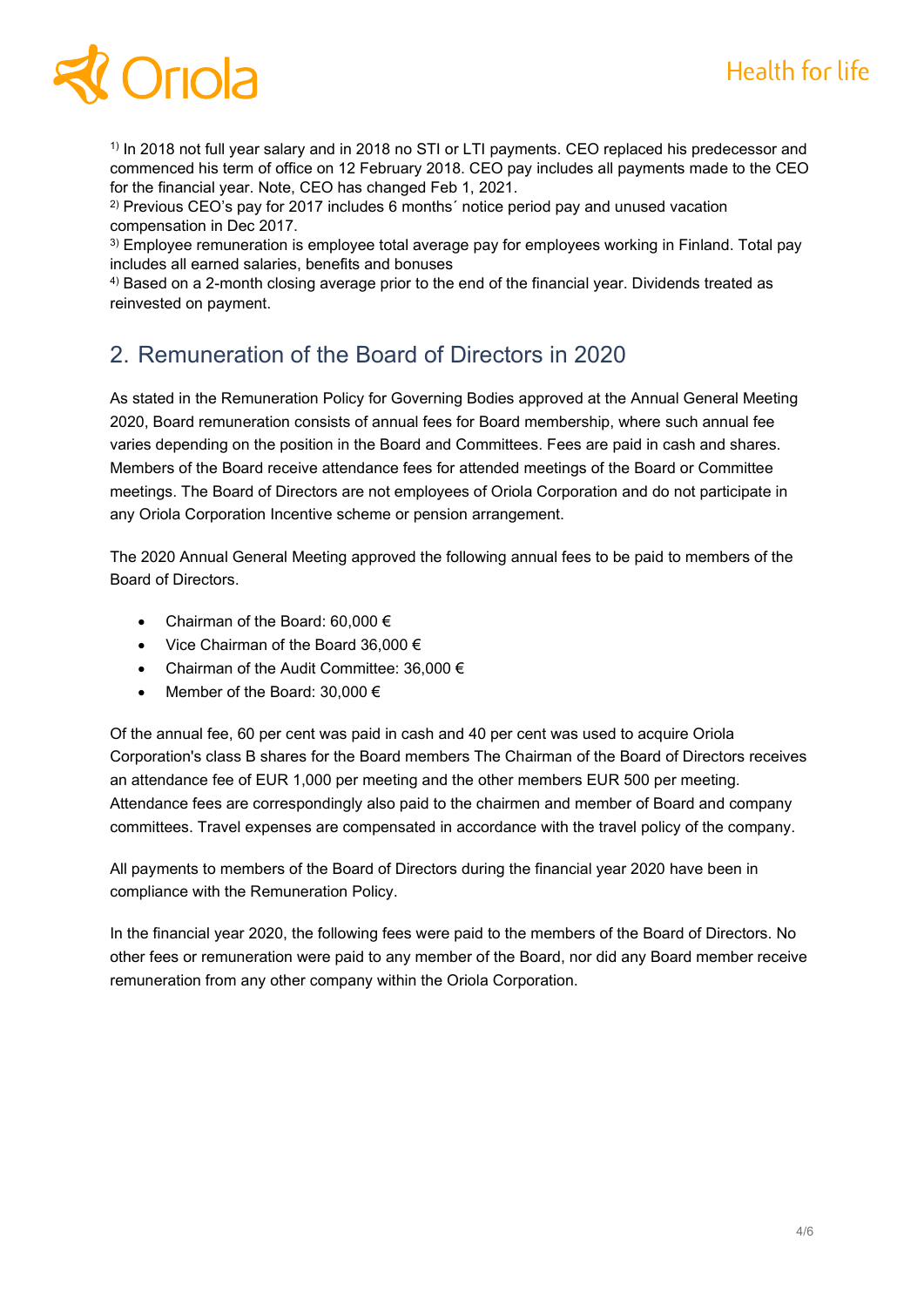

| <b>Board Member</b>                 | Attendance fees, eur | Annual fee, eur | Total, eur |
|-------------------------------------|----------------------|-----------------|------------|
|                                     |                      |                 |            |
| Routila Panu, as of March 17, 2020  | 25,000               | 60,000          | 85,000     |
| Hakala Juko-Juho                    | 17,000               | 30,000          | 47,000     |
| Korhonen Anja                       | 16,000               | 36,000          | 52,000     |
| Kristenson Mariette                 | 14,500               | 30,000          | 44.500     |
| Nilsson Bågenholm Eva               | 24,000               | 36,000          | 60,000     |
| Ridström Lena                       | 13,000               | 30,000          | 43.000     |
| Pärssinen Harri                     | 13,000               | 30,000          | 43.000     |
|                                     |                      |                 |            |
| Vanjoki Anssi, until March 17, 2020 | 2.000                | 0               | 2,000      |
| Total                               | 124,500              | 252,000         | 376,500    |

## 3. Remuneration of the President & CEO in 2020

In 2020, the President & CEO of Oriola Corporation was paid a total remuneration of 776,954 €. The different components are described below. The relative proportion of fixed pay was 84% and variable pay 16%.

| Fixed base salary       | 624.080.00 |
|-------------------------|------------|
| Fringe benefits         | 25.600.52  |
| Short-term Incentive    | 104.009.00 |
| Share-based payments *) | 23.264.58  |
| Total, eur              | 776,954.10 |

\*) Matching shares from Key employee share savings plan

Short-term Incentive payment was 20% of maximum and based on:

- 100 % achievement in Cash flow from operating activities, weight 10%
- 65 % achievement in Improving Customer Experience, weight 15%

No payment from Long-Term Incentive Plans, since earning periods are on-going.